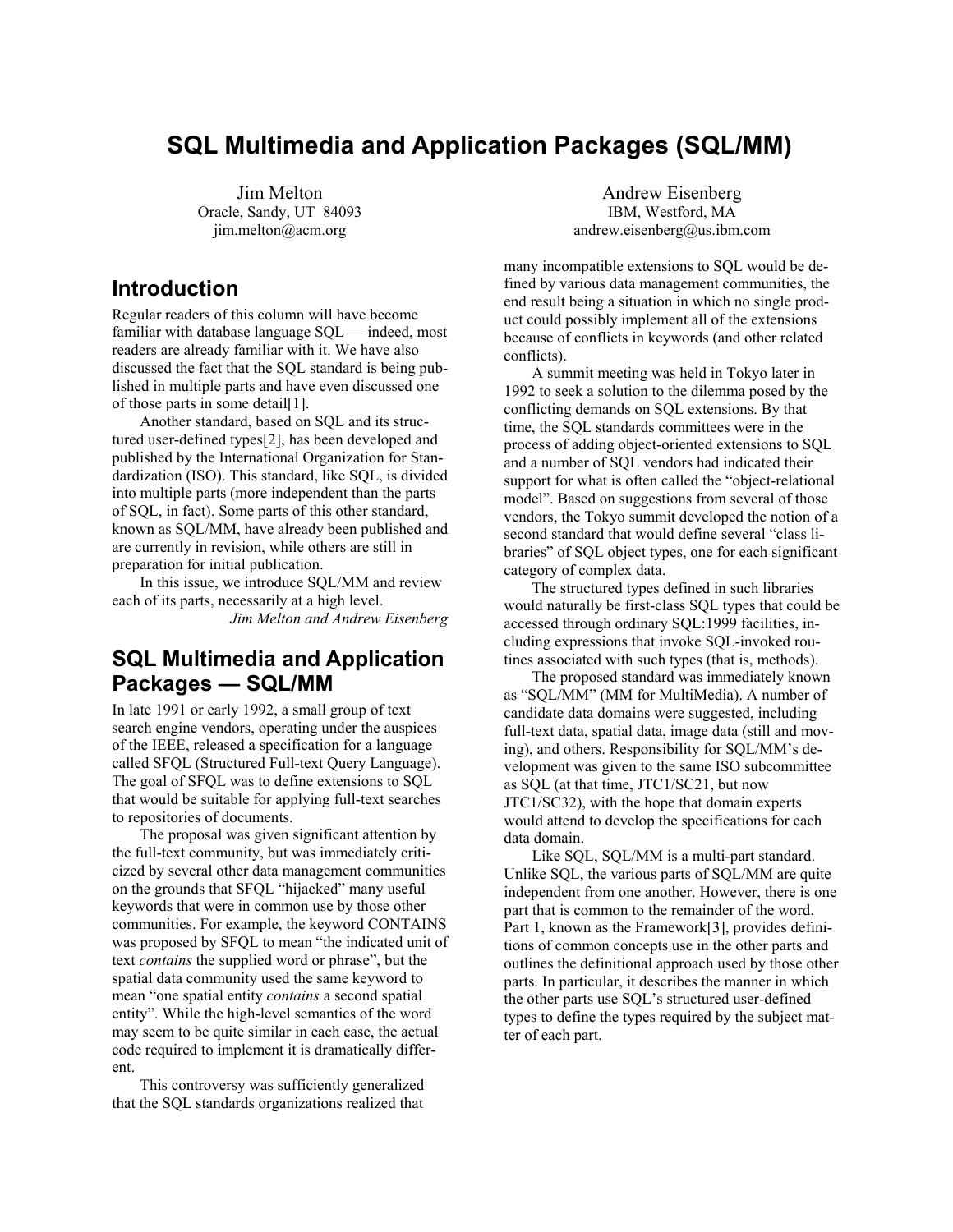# **Full-Text**

The term "full-text" (or, if you prefer, "full text") is normally applied to textual data that differs from ordinary character string data principally in its length, but also in database-specific operations that can be applied to it. Ordinary character strings are usually indexed by their entire values, but special types of indexes are defined for full-text data; such indexes might record information about the proximity of words and phrases to one another or about words that appear in a document and related words that do not appear in the same document. Full-text data is subject to search operations that are normally not applied to "simple" character strings. It's worth pointing out that "full-text operations" are quite different than the sort of pattern matches (such as regular expressions) with which most computer software people are intimately familiar.

The SQL/MM Full-Text standard[4] defines a number of structured user-defined types (henceforth, just "UDTs") to support the storage (presumably in an object-relational database) of textual data. One of these types is named *FullText* and it supports the construction of full-text data values, testing whether that data contains specified patterns, and conversion of that data to ordinary SQL character strings. The specification of the FullText type includes a number of methods that prepare the value associated with an instance of the type for the application of full-text searches, as well as Boolean methods that perform the searches themselves.

In addition to the FullText type, a number of additional types are defined to represent various sorts of patterns that can be used in full-text searches. Search patterns can be quite complex, including searching for text that includes specific words, words *stemmed* from (such as the past tense of a verb or the plural of a noun) specified words, words with similar definitions, and even words that sound like a given word.

Linguists among our readers will know that some languages are much more amenable to computer identification of components of text than others. For example, most Western languages use white space to separate words from one another and use special punctuation (such as a period, or full stop) to separate sentences. Other languages, such as Japanese, do not separate words from one another by spaces, depending primarily on context to distinguish words. SQL/MM Full-Text is generally acknowledged to have better support for languages for which automatic distinction of language tokens (such as words) is relatively easy.

Consider the following SQL table:

CREATE TABLE information ( docno INTEGER,

#### document FULLTEXT )

in which the docno column contains a value that captures some document identifier and the document column contains a full-text document.

We could retrieve from that table the identifier of documents about full-text searching that contain words closely related to "standard" in the same paragraph as words that sound like "sequel" by using a query like this:

SELECT docno FROM information WHERE document.CONTAINS ('STEMMED FORM OF "standard" IN SAME PARAGRAPH AS SOUNDS LIKE "sequel"') = 1

That query retrieves the docno column from the information table for every document for which the value returned by the CONTAINS method applied to the document column is 1, meaning *true*. The parameter passed to that method uses three different full-text operations: STEMMED FORM OF will find any of several words derived from "standard", such as "standards" and "standardization"; IN SAME PARAGRAPH AS requires that a second word (or phrase!) appear in the same paragraph as the stemmed word; and SOUNDS LIKE finds words that are pronounced (presumably in English, since we didn't specify a different language) like "sequel" (of which "SQL" might be a case).

## **Spatial**

Many enterprises need the ability to store, manage, and retrieve information based on aspects of spatial data, such as geometry, location, and topology. Applications making use of spatial data include automated mapping, facilities management, geographic systems, graphics, multimedia, and even integrated circuit design. The SQL/MM Spatial standard[5] defines SQL:1999 structured user-defined types and associated methods to provide the ability to support such applications.

By its very nature, spatial data often represents 2-dimensional and 3-dimensional data. SQL/MM Spatial currently supports 0-dimensional (point), 1 dimensional (line), and 2-dimensional ("flat" shape) data; future revisions might support 3-dimensional (volumetric shapes) and possibly data of even higher dimensions.

There are an astonishingly large number of spatial reference systems in common use, the vast majority of them used to describe geographic entities and concepts on the surface of our (relatively) spherical planet. Many of those spatial reference systems deal with large structures for which the curvature of the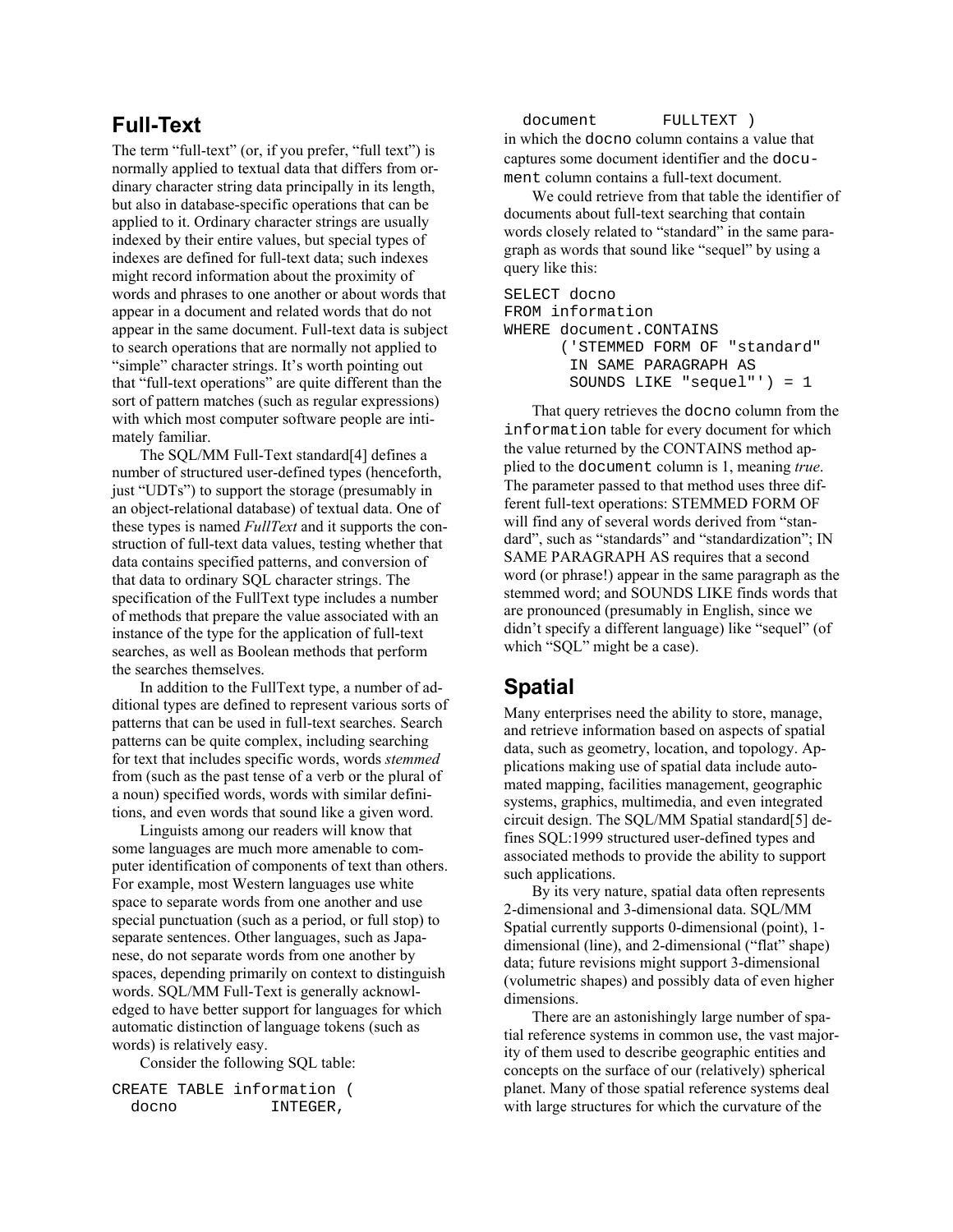planet is significant; as a result, various systems have evolved to describe structures in particular regions (e.g., countries, states and provinces, etc.) for which the impacts of planet curvature vary from the impacts in other regions. (For example, lines of longitude converge towards one another as one moves close to the poles—seemingly parallel lines of longitude are in fact not parallel.)

Support for these spatial reference systems are economically critical to the design of SQL/MM Spatial, because the largest users of spatial data management systems are often governmental bodies and very large commercial enterprises that have to deal with geographic data. Such users include local governments (city planning, traffic management, accident investigation), state and provincial governments (highway planning, natural resource management), national governments (defense, border control), extractive industries (mineral and water location), and farming (plot allocation). Indeed, SQL/MM Spatial's design seems to more naturally support geospatial data than smaller-scale data such as integrated circuit design and computer graphics.

SQL/MM Spatial defines several type hierarchies. One of those hierarchies has as its most generalized type (that is, its maximal supertype) a type called ST\_Geometry. That type is not instantiable (meaning that no instances of it can be created— Spatial defined less than a half-dozen such types), but it has a number of (about a dozen) subtypes that are instantiable, such as ST\_Point, ST\_Curve, and ST\_MultiPolygon.

A type (not a subtype of ST\_Geometry) called ST\_SpatialRefSys is used to describe spatial reference systems. Every spatial value that participates in a given query must be defined in the same spatial reference system, although a future version of the Spatial standard might relax that restriction.

In a future version of SQL/MM Spatial that is currently under development, another pair of types, ST\_Angle and ST\_Direction, are used to capture information about various angles and directions that are needed when storing and managing spatial information.

There are many operations that can be performed on Spatial data. Among the most common operations are: construction of a straight line from two points or from one point, a direction, and a distance; construction of a polygon from several lines, from several points, or from a point and a collection of directions and distances. Other important operations are detection of whether two lines intersect, whether two areas overlap or are adjacent to one another, whether a line is tangent to a curve, and whether two polygons share a boundary.

Most Spatial types have accessor methods that permit applications to extract fundamental information about instances of the type, such as determining the values of the X and Y coordinates of a point.

Consider the following table definition:

| CREATE TABLE CITY ( |                                   |  |
|---------------------|-----------------------------------|--|
| NAMF.               | VARCHAR (30),                     |  |
| POPULATION INTEGER, |                                   |  |
|                     | CITY PARKS VARCHAR(30) ARRAY[10], |  |
| LOCATION            | ST GEOMETRY )                     |  |

We can determine the area of San Francisco by executing a query like this:

SELECT location.area FROM CITY WHERE name = 'San Francisco'

The expression location.area retrieves the area attribute of the ST\_Geometry structured type value stored in the location column of the row corresponding to San Francisco. (Retrieving the value of an attribute of a structured type instance is equivalent to invoking the accessor method on that attribute.)

SQL/MM Spatial is closely related to, and fundamentally aligned with, other spatial standards being developed by another ISO Technical Committee, TC 211 (Geomatics) and by the Open GIS Consortium ("GIS" stands for "Geographic Information Systems"). Keeping standards being developed in all three forums has proved challenging, but all participants seem committed to doing so.

### **Still Image**

One of the fastest growing applications of computers is storage and processing of visual images such as photographs. Many enterprises expend tremendous resources on the acquisition, storage, and management of collections of images, including graphics, paintings, and photographs. Such data has tremendous business value and represents large monetary outlays. One of the most challenging aspects to handling image data is that of *locating* an image already in your possession.

SQL/MM Still Image[6] represents a part of the solution to those problems. This part of the SQL/MM standard provides structured user-defined types that allow you to store new images into a database, retrieve them, modify them in various ways, and—most importantly—to locate them by applying various "visual" predicates to your collections of images.

In SQL/MM Still Image, images are represented using an SQL:1999 structured type called SI StillImage. This type stores collections of picture elements (pixels) representing 2-dimensional images.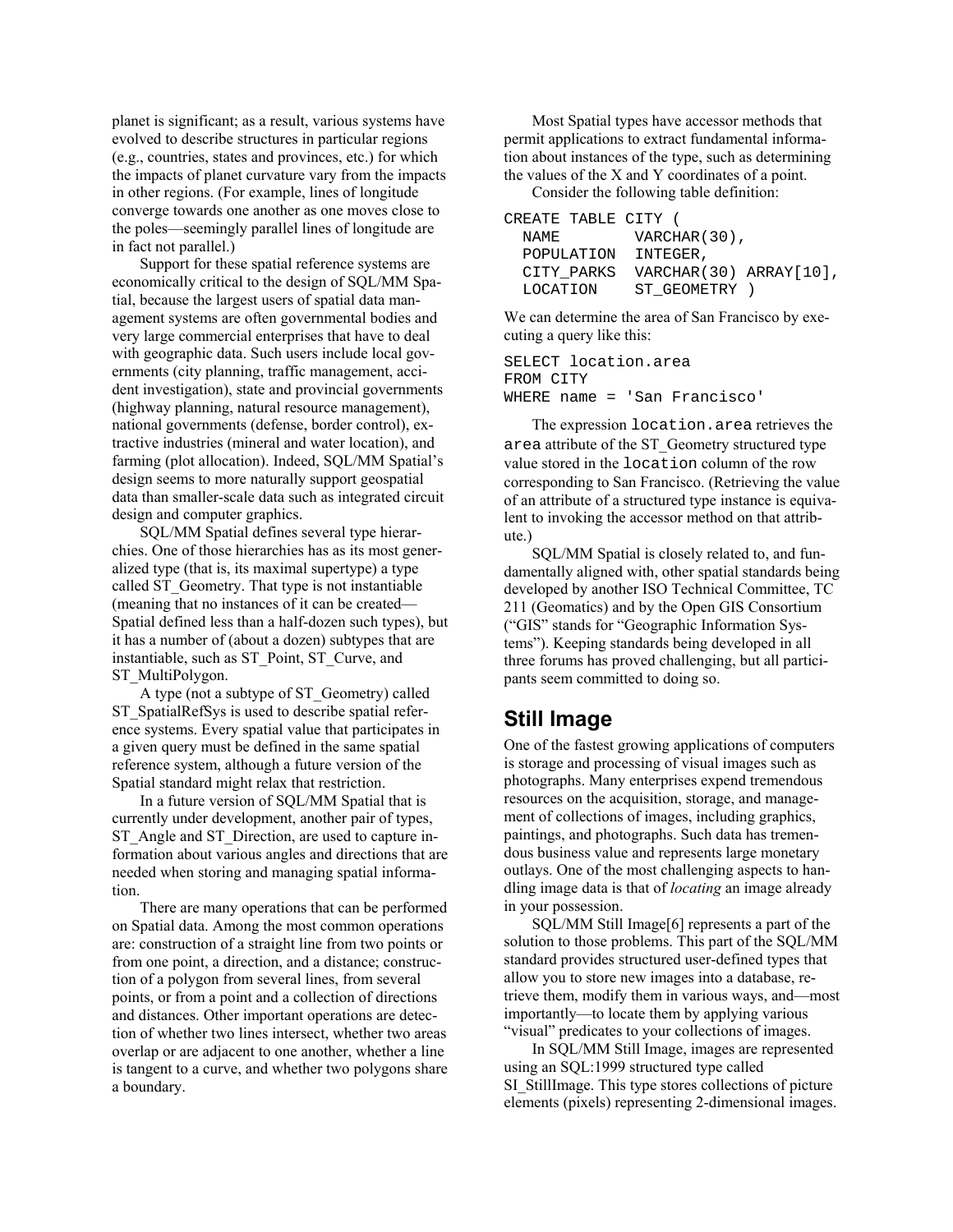(Of course, images of 3-dimensional objects are very common, but the images themselves are 2-dimensional.) Images can be stored in any of several formats, depending on what the underlying implementation supports—for example, formats such as JPEG, TIFF, and GIF are commonly supported as input and output formats, as well as formats in which images are stored and manipulated. The SI\_StillImage type also captures information about each image, such as its format, its dimensions (height and width in pixels), its color space, and so forth.

Methods applied to SI\_StillImage instances include routines to scale an image (change its size proportionally), to crop an image (remove undesired parts), rotate an image (such as changing its orientation from horizontal to vertical), and creating a "thumbnail" image (a lower resolution image used for quick display).

Another group of data types are used to describe various features of images. The SI\_AverageColor type is used to represent the "average" color of a given image; this value may be used in locating images in collections (imagine wanting to find an image that is primarily green to be used in advertising outdoor furniture). The SI\_ColorHistogram type provides information about the colors in an image at a finer level of granularity than the image's average color; it indicates *how much* of each color is found in an image. The SI\_PositionalColor type represents the location of specific colors in an image, supporting queries such as "since sunsets at sea have red and orange above dark blue, find me images with those color characteristic". Finally, the SI\_Texture type allows the recording of information such as coarseness, contrast, and direction of granularity. An SI FeatureList type permits recording all of the features described in this paragraph for each image.

By combining several features of an image, it is possible to write queries that can retrieve from a very large image base a much smaller collection of images from which you can quickly select the exact image you want. It is also possible to *screen* collections of images to find images of potential interest for various reasons. For example, you might want to determine whether a new logo you've commissioned might conflict with other logos that have already been copyrighted. An SQL statement like this one:

#### SELECT \* FROM REGISTERED\_LOGOS WHERE SI findTexture(newLogo). SI\_Score(Logo) > 1.2

would do just what you need.

Of course, not all images are "still". Additional challenges are posed by moving images, such as digitized video. That sort of data is not addressed by

SQL/MM Still Image, but it is possible that some future part of SQL/MM will be oriented towards moving images.

# **Data Mining**

The parts of SQL/MM that we've presented so far in this column are all very reasonably described as oriented towards the handling of *multimedia* data. However, as you saw in the early sections of the column, the full name of the SQL/MM standard is *SQL Multimedia and Application Packages*. In fact, work was initiated in early 2000 on a new part of SQL/MM that does not address multimedia data, but instead defines an application package.

SQL/MM Data Mining[7] defines SQL structured user-defined types—including methods on the types—to address an important aspect of modern data management: the discovery of previously unknown, but important, information buried in large quantities of data that might have been collected for other, quite distinct reasons.

Data mining is not a new concept; indeed, companies have long wanted to use data collected in the ordinary course of business as a source of information about their customers or other resources. A number of relatively small, but important, companies were founded during the 1990s to provide enterprises with data mining products, some of them based on relational database systems, but most of them dedicated applications that require importing data stored in another repository and reorganizing it into structures unique to a particular data mining approach.

SQL/MM Data Mining takes a different view of the problem: It attempts to provide a standardized interface to data mining algorithms that can be layered atop any object-relational database system and even deployed as middleware when required.

In most data management environments, applications pose questions to the data repositories that retrieve information based on specific criteria. By contrast, in a data mining environment, applications often ask the repository to find out what criteria are most important.

For example, a data mining engine can discover, informing its users of the discovery, that (to use a famous, if apocryphal, example) about half of the customers who buy both disposable diapers and beer will buy an air freshener product as well. This is not the sort of question that most users would dream up by themselves (it certainly doesn't come to *our* minds very often!), but it is precisely the kind of relationship that a data mining product will discover.

A popular question that a data mining product might be asked is "Who are my most important customers and what are the most significant attributes of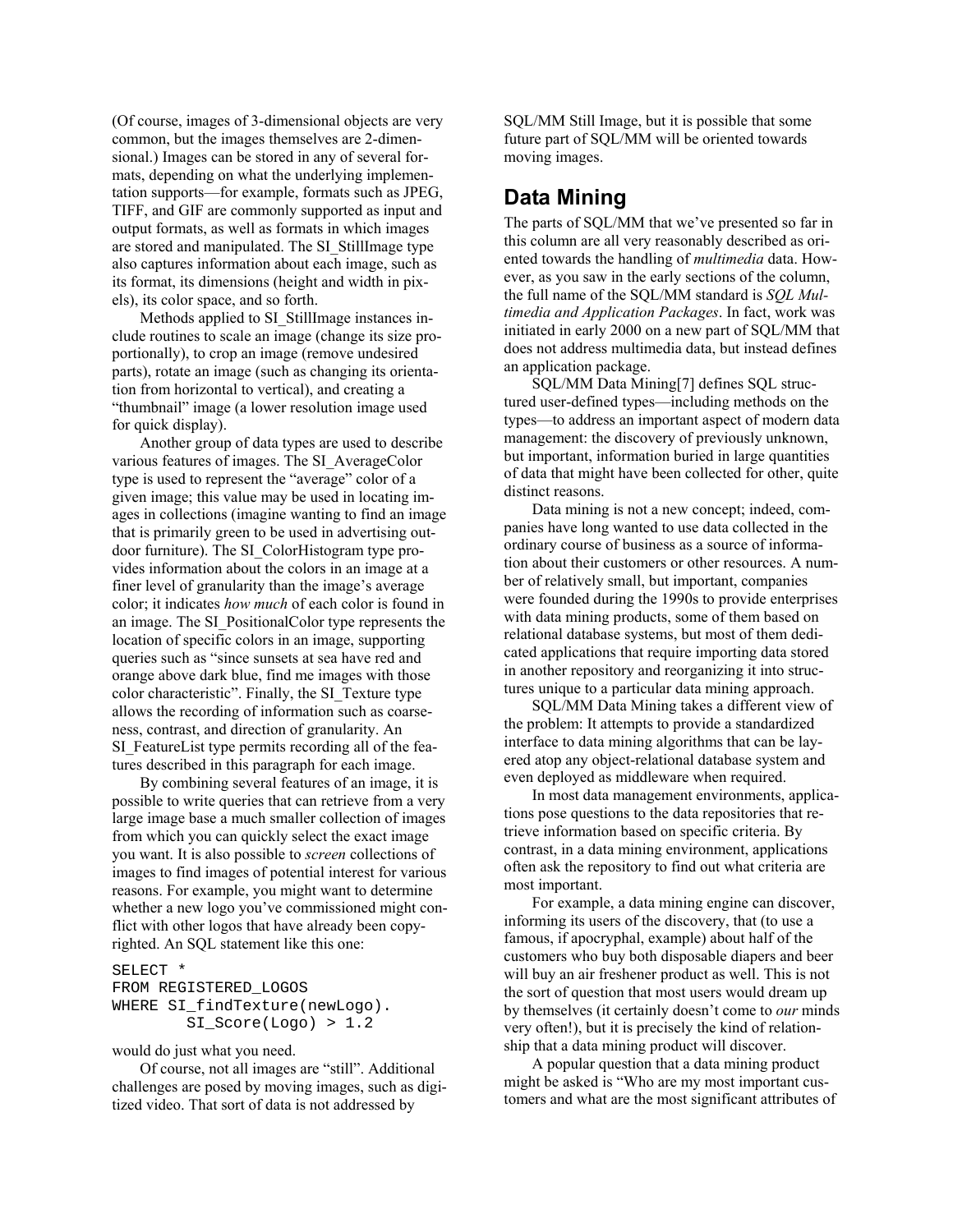those customers and the trends in the values of those attributes?" The first part of the question may seem easy—it's usually straightforward to find out what customers have bought your products or services recently. But "most important" may have other meanings than "recent purchases"—profits are not always directly related to purchases, since growth rates, service demands, and other factors can significantly affect the meaning of importance.

Data mining tools are also used for predictive purposes, such as insurance companies mining data on existing customers to help evaluate the risks associated with new customers.

There are four different data mining techniques supported by this standard. One technique, the *rule model*, allows you to search for patterns ("rules") in the relationships between different parts of your data. A second technique, the *clustering model*, helps you group together data records that share common characteristics and identify the most important of those characteristics. The third technique, the *regression model*, helps you predict the ranking of new data based on an analysis of existing data. The final technique, the *classification model*, is very similar to the regression model, but it is oriented towards predicting which grouping or class new data will best fit based on its relationship to existing data.

For each of those techniques, as with most data mining product, there are three distinct stages through which you can mine your data. First, you have to *train* a model; this means choosing the technique most appropriate to your goals, then setting a few parameters to orient the model, and finally training the model by applying it to a reasonably-sized data set (perhaps several times for improved validity). Second, if you're using the classification or regression techniques, you can *test* the model by applying it to known data and comparing the model's predictions with that known data's classification or ranking. Finally, you *apply* the model to your business data and use the results to improve your enterprise.

The models are supported through the use of several broad categories of new structured userdefined types. For each model, a type known as DM \*Model (where the '\*' is replaced by 'Clas' for a classification model, 'Rule' for a rule model, 'Clustering' for a clustering model, and 'Regression' for a regression model), is used to define the model that you want to use when mining your data. The models are parameterized using instances of the DM\_\*Settings ('\*' is 'Clas', 'Rule', 'Clus', or 'Reg') type and the models are trained using instances of the DM\_ClassificationData type. The DM\_\*Settings type allows various parameters of a data mining model, such as the depth of a decision tree, to be set.

Once a model has been created and trained, it can be tested by building instances of the DM MiningData type that holds test data, and instances of the DM\_MiningMapping type that specify the different columns in a relational table that are to be used as a data source. The result of testing a model is one or more instances of the DM\_\*TestResult type ('\*' can only be 'Clas' or 'Reg'). When running your model against real data, you get the results in instances of the DM \*Result type ('\*' can be 'Clas', 'Clus', or 'Reg'…but not 'Rule').

In most cases, you also create and use instances of DM\_\*Task types to control the actual testing and running of your models.

At the time this column went to press, it seemed likely that final progression of the SQL/MM Data Mining standard might be slowed just a little bit to ensure that it is fully compatible with a "sister" data mining API being developed for Java by the Java Community Process.

### **Summary**

The SQL/MM suite of standards includes a Framework that describes the conventions used to define each of the other parts. There are other parts used to manage full-text data, spatial data, and still images, and to data mining.

Careful inspection of the references below will reveal that there is no part 4 of this multi-part standard. That's because an attempt to develop a set of classes for general mathematical operations was eventually determined to satisfy too few users at too great a cost; development of SQL/MM General Purpose Facilities was thus abandoned several years ago.

Not all parts of SQL/MM are yet commercially successful, but the seems to be growing support at least for both Full-Text and Spatial by several important players in those fields. Support for Still Image seems to be developing more slowly, and it's far too soon to say about Data Mining since that part has not yet been published. Whether additional data types (such as moving image data) are ever supported depends on many factors, including interest from the technical community depending on such data. The recent surge in consolidation within the database industry causes some to think that there is a reduction in the need for such standards, but the greater attention being paid to the Internet and the World Wide Web prove that the need for portability of data and of code continues to increase.

If you're interested in acquiring copies of the SQL/MM standard's various parts, you can do so at ANSI's electronic standards store cited below. Unfortunately, even in downloadable (PDF) form, these standards are a bit pricey. We expect that, once they